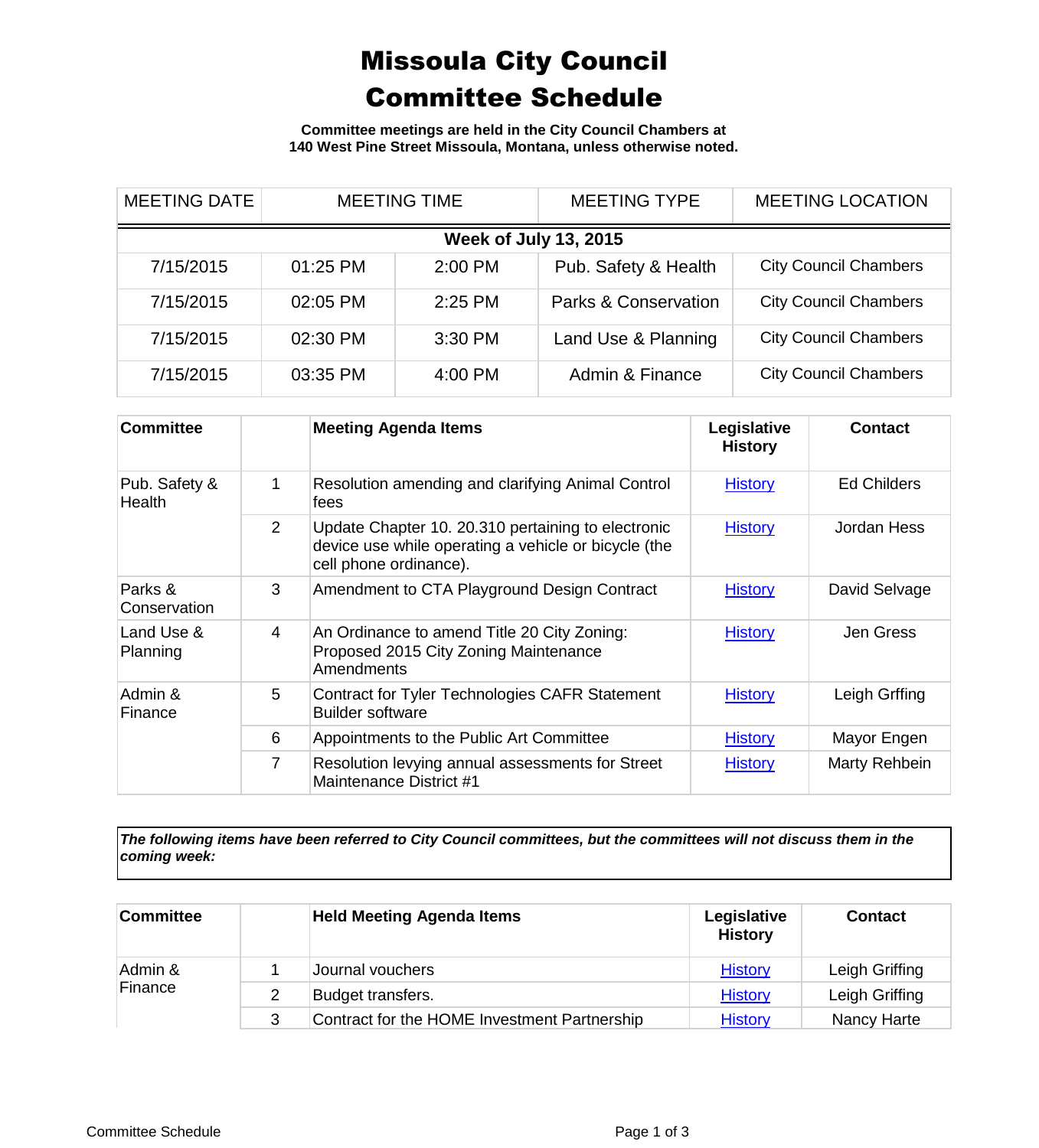## Missoula City Council Committee Schedule

**Committee meetings are held in the City Council Chambers at 140 West Pine Street Missoula, Montana, unless otherwise noted.**

|                         |                | Program                                                                                                                                                                                |                |                                     |
|-------------------------|----------------|----------------------------------------------------------------------------------------------------------------------------------------------------------------------------------------|----------------|-------------------------------------|
|                         | $\overline{4}$ | <b>Reimbursement Resolution</b>                                                                                                                                                        | <b>History</b> | Leigh Griffing                      |
|                         | 5              | FY2016 Capital Improvement Program Budget                                                                                                                                              | <b>History</b> | Leigh Griffing                      |
| Parks &<br>Conservation | 6              | Council appointment to the Energy & Climate Team                                                                                                                                       | <b>History</b> | Kelly Elam                          |
|                         | 7              | Urban Forest Management Plan Update                                                                                                                                                    | <b>History</b> | Chris Boza                          |
| Comm. of the<br>Whole   | 8              | Updates from Council representatives on the Health<br>Board, Community Forum, Transportation Policy<br>Coordinating Committee, other boards and<br>commissions as necessary. (Ongoing) | <b>History</b> | <b>Marilyn Marler</b>               |
|                         | $9\,$          | Update from Missoula Economic Partnership<br>President/CEO James Grunke                                                                                                                | <b>History</b> | <b>Marilyn Marler</b>               |
|                         | 10             | <b>Broadband RFP</b>                                                                                                                                                                   | <b>History</b> | Bryan von Lossberg                  |
|                         | 11             | Mountain Water Acquisition Update                                                                                                                                                      | <b>History</b> | Bryan von Lossberg                  |
|                         | 12             | Bi-annual meeting with the Chamber of Commerce                                                                                                                                         | <b>History</b> | <b>Marilyn Marler</b>               |
|                         | 13             | Community Based Organizations in the Budget<br>Process                                                                                                                                 | <b>History</b> | <b>Marilyn Marler</b>               |
|                         | 14             | Review membership in Alliance for Innovation                                                                                                                                           | <b>History</b> | Marty Rehbein, City<br><b>Clerk</b> |
|                         | 15             | Missoula Downtown Master Plan Implementation<br><b>Committee Update</b>                                                                                                                | <b>History</b> | Bryan von Lossberg                  |
| Land Use &<br>Planning  | 16             | Annexation, (see separate list at City Clerk's Office<br>for pending annexations) (Ongoing in committee)                                                                               | <b>History</b> | Marty Rehbein                       |
|                         | 17             | Discussion of City planning issues with members of<br>the Planning Board.                                                                                                              | <b>History</b> | <b>Jason Wiener</b>                 |
|                         | 18             | Adopt new floodplain ordinance                                                                                                                                                         | <b>History</b> | Gregg Wood                          |
|                         | 19             | Adopt broadband standards for the City of Missoula                                                                                                                                     | <b>History</b> | Brian von Lossberg                  |
|                         | 20             | Conditional Use request for 1610 Russell St.                                                                                                                                           | <b>History</b> | <b>Ben Brewer</b>                   |
|                         | 21             | Council appointment to the Planning Board                                                                                                                                              | <b>History</b> | Kelly Elam                          |
| Pub. Safety &<br>Health | 22             | Exotic animal performances prohibition                                                                                                                                                 | <b>History</b> | Bryan von Lossberg                  |
|                         | 23             | <b>Review Fireworks Ban Enforcement</b>                                                                                                                                                | <b>History</b> |                                     |
|                         | 24             | Fire Department update.                                                                                                                                                                | <b>History</b> | Jason Diehl                         |
|                         | 25             | Safety aspects of management of the urban deer<br>population in the city of Missoula.                                                                                                  | <b>History</b> | Dick Haines, Jon<br><b>Wilkins</b>  |
|                         | 26             | Discussion with Crime Victim Advocate Office.                                                                                                                                          | <b>History</b> | Jon Wilkins                         |
|                         | 27             | Air quality issues related to railroad operations in<br>and through Missoula.                                                                                                          | <b>History</b> | Dave Strohmaier                     |
|                         | 28             | Review referrals held in committee for removal                                                                                                                                         | <b>History</b> | Marty Rehbein                       |